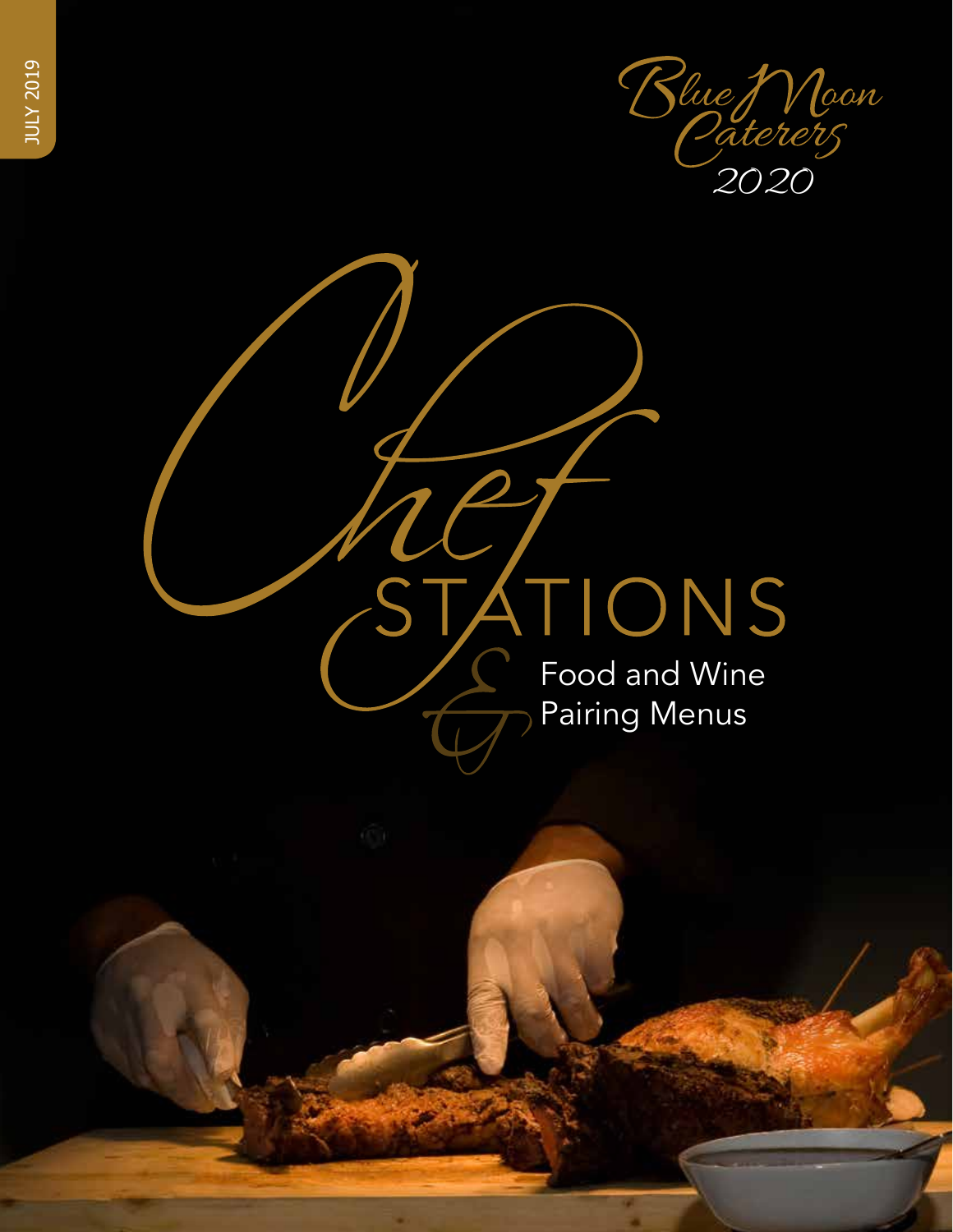Chef Stations (or food stations…or menu stations) are an exciting and entertaining way to add ONS entertainment value to the food displays at your event. They can be themed by cuisine type, preparation system, time period, or some

other commonality among the products you are planning…but random/eclectic can work too. There are no hard and fast rules.

Many stations are planned to have one or more chefs preparing food items in guest view…often interacting with the guests as they work their magic. Others are designed to be static displays.

The station concepts presented here are simply meant to be thought starters, and not as fixed menus. None of these are priced, as each has to be adapted to your specific event circumstances. There are endless possibilities!



*Have fun creating!*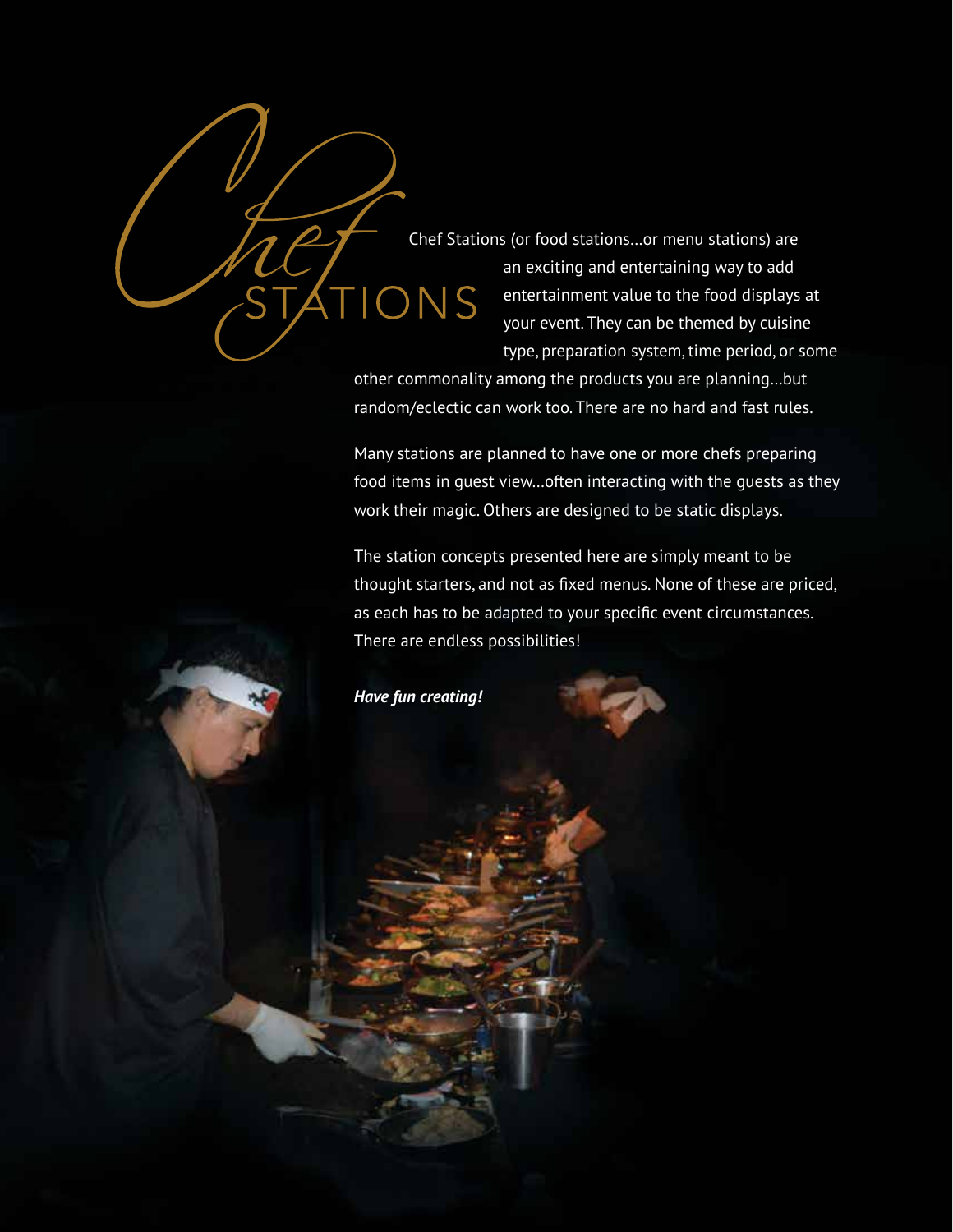## MEXICAN

- Beef Charita Bites
- Chicken Charita Bites
- Citrus Grilled Shrimp
- Flautas
- Gourmet Quesadillas (cooked on site)
- Sauces and Condiments
- Mushroom and Red Pepper Fundido with Jicama and Squash Bastons

## BUILD YOUR OWN FAJITAS

- Chicken Fajita Meat
- Spicy Ground Beef
- Flame Roasted Veggies including Onions, Peppers, and Roasted Corn
- Flour Tortillas
- Chile con Queso
- Tortilla Chips
- Salsa and Condiments

## GOURMET QUESADILLA VARIETY

- Flour with Pulled Pork, Monterey Jack, Tomatoes, Green Onions, Peppercorn Sauce
- Whole Wheat with Salmon, Wilted Spinach, Feta, Buttercream Sauce
- Spinach with Sautéed Onions, Peppers, Corn, Zucchini, Rice, Feta, Ancho Butter Cream Sauce

## STREET TACOS

#### 4" Grilled Corn and Flour tortillas

- **Choice of Meats** Carnita, Pulled Chicken, Barbacoa, Carne Asada, Mahi Mahi, Grilled Shrimp
- Cheeses Shredded Cheddar and Monterrey Jack, Mexican Farmer's Cheese
- **Choice of Sauces**  Tomatillo Salsa, Mojo Mayo, Rojo Salsa, Mango Salsa
- Jicama Slaw
- Elote Grilled Mexican Street Corn
- Rice and beans
- Mexican Polenta
- Baja Salad with Tomatoes, Cucumbers, Avocado, Corn, Feta, Cilantro

## SUSHI

- California Roll Spicy Tuna
	-
- Philadelphia Roll Spicy Salmon
- Vegetable Crab Roll
- 
- …and many more



## ASIAN STIR-FRY

- Beef with Broccoli, Onions, Bamboo shoots, Peppers, and Ginger Soy Sauce
- Chicken with Cashews, Onions, Sprouts, Water Chestnuts, Carrots, Celery, and Szechuan Sauce
- Vegetarian All veggies listed above with Teriyaki Sauce
- Fried Rice, Chinese Wheat Noodles

## MONGOLIAN BBQ

- **Choice of Meats** -Chicken, Beef, Shrimp, Ahi Tuna
- **Choice of Vegetables** Onions, Peppers, Hot Peppers, Bamboo Shoots, Water Chestnuts, Carrots, Bean Sprouts
- **Choice of Sauces** Ginger Soy, Teriyaki, Spicy Asian BBQ
- Steamed Rice
- Crunchy Noodles

## JIAOZI TIĀNTÁNG (Potsticker Paradise)

#### **Pan Fried/Steamed with sauce variety**

• Pork • Vegetable

#### BULGOGI (Korean BBQ)

#### **Guests grill their own marinated meats at the Bulgogi Bar**

- Beef, marinated and thinly sliced
- Chicken, marinated and thinly sliced

#### **Guests then move to an assembly table where they build a Bulgogi wrap**

- Lettuce Leaves (for wrapping)
- Rice, Grilled Scallions, Grilled Carrot Sticks, Kimchi, Jalapenos, Cucumbers, Sriracha Sauce, Sweet and Sour Sauce, Ginger Soy Sauce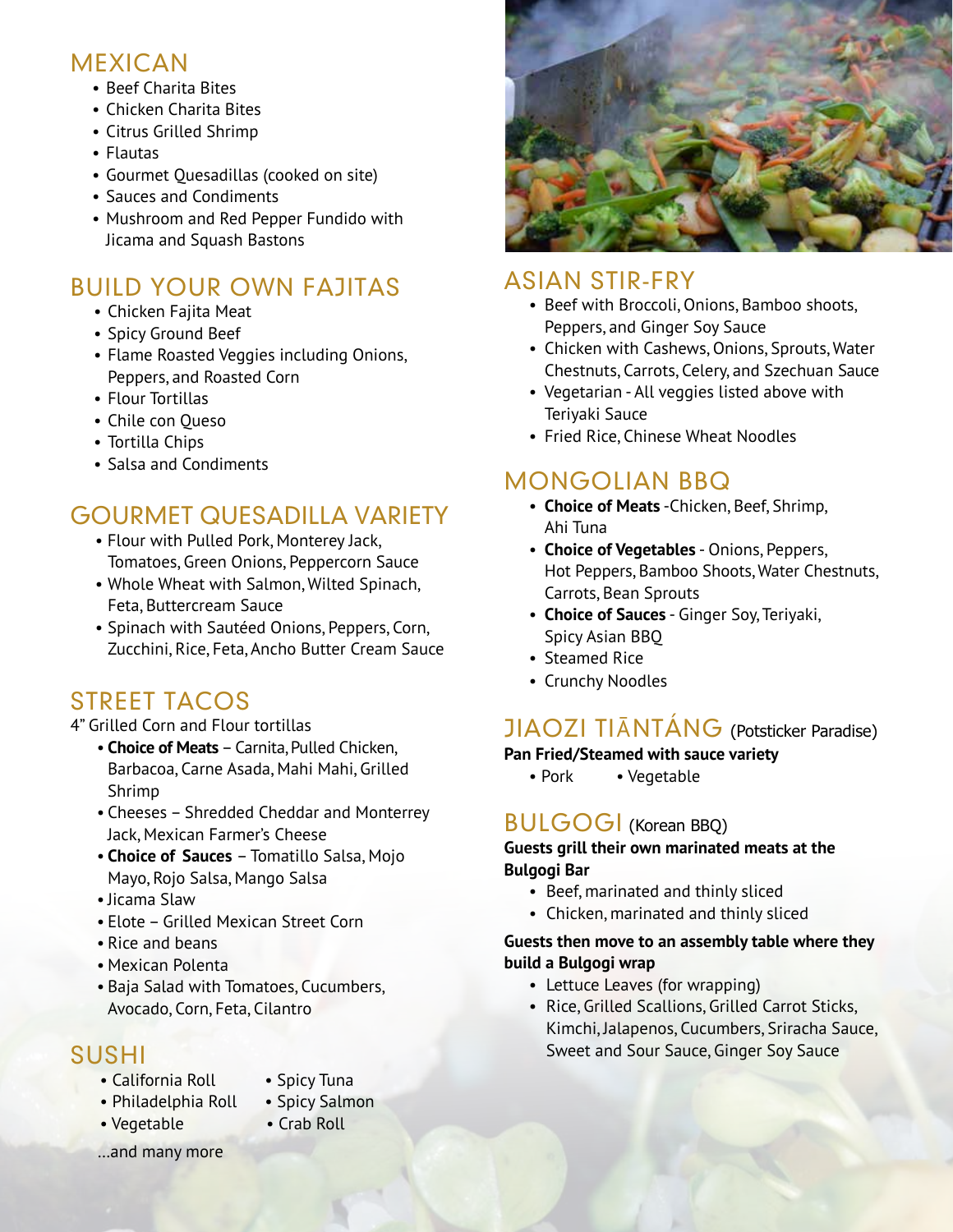## CARIBBEAN

- Petite Pork Sandwiches with Mojo Mayo Sauce
- Jerk Chicken Skewers
- Black Bean, Mango, and Avocado Salsa with Lime-Salted Tortilla Chips and Plantain Chips
- Coconut Shrimp
- Corn and Black Bean Fritters
- Deviled Eggs with Bacon and Smoked Pepper Cream Sauce

## CARIBBEAN SAUTÉ

- **Choice of Meats** Jerk Chicken, Shredded Pork, Grilled Shrimp, Firecracker Chicken
- **Choice of Vegetables/Fruits** Spinach, Tomatoes, Onions, Peppers, Okra, Roasted Corn, Black Beans, Jicama, Peas, Carrots, Mango, Pineapple
- **Choice of Sauces** Brandy Cream Sauce, Creole Cream, Firecracker BBQ, Chimichurri
- **Choice of Starch** Yellow Rice, Seasoned White Rice, Coo-coo (similar to Polenta)
- **Island Salad** with Mixed Greens, Candied Almonds, Feta Cheese, Red Onion, Avocados, Pineapple, and Strawberries in a lightly Sweetened Vinaigrette



## SOUTH AMERICAN I

- Gazpacho Shooters with Shrimp and Avocado
- Shredded Pork Empanadas with Tropical Salsa
- Paella with Tomato Guiso
- Fried Wheat Bread
- Fruit Skewers

## SOUTH AMERICAN II

- Gazpacho Shooters with Shrimp and Avocado
- South American Flatbreads
- Chilean Salad
- Fruit Skewers

## OYSTER BAR

- Fresh Shucked Chesapeake Bay Oysters
- Peel n' Eat Shrimp or Shrimp Cocktail
- Smoked Salmon with Cucumber Scales and Garnishes

## CREOLE PASTA SAUTÉ

- **Farfalle**
- **Choice of Meats** Blackened Chicken, Cajun Shrimp, Salmon, Spicy Sausage
- **Choice of Vegetables** Green Onions, Peppers, Mushrooms, Squash, Zucchini, Spinach, Diced Tomatoes
- **Choice of Sauces** New Orleans Butter Cream, Creole Cream (medium spicy), Creole (very spicy)
- • **Shredded Parmesan Cheese**
- **Mixed Field Greens** with Roma Tomatoes, Feta Cheese, Pecans, Red Onion, and Avocado in a light Raspberry Vinaigrette

## ITALIAN PASTA SAUTÉ

- **Farfalle**
- **Choice of Meats** Grilled Chicken, Shrimp, Salmon, Spicy Sausage, Pork Tenderloin
- **Choice of Vegetables** Sautéed Onions, Peppers, Egg Plant, Squash, Zucchini, Spinach, Tomatoes
- **Choice of Sauces** Alfredo, Creamy Marinara, Pistou
- **Shredded Parmesan Cheese**
- **Italian Salad** with Mixed Greens, Roma Tomatoes, Feta Cheese, Almonds, Red Onion, and Artichoke Hearts in a light Italian Vinaigrette

## FLATBREAD PIZZA

- Maple Bacon, Tomato, Basil, and Mozzarella Spinach, Feta, Roasted Chicken, and Red Onion
- Three Cheese with Grilled Squash, Zucchini, and Mushrooms

## SALADS

#### **Salad assortment Build Your Own**

- Blue Moon Salad Lettuce Variety
- 
- Caesar Salad Veggie and
- Caprese Salad Garnish Variety
- Corn and Black Bean Dressing Variety Salad
- Cut Fruit Salad
- Pasta Salad

- 
- Fall Salad Meat Variety
	- -
	-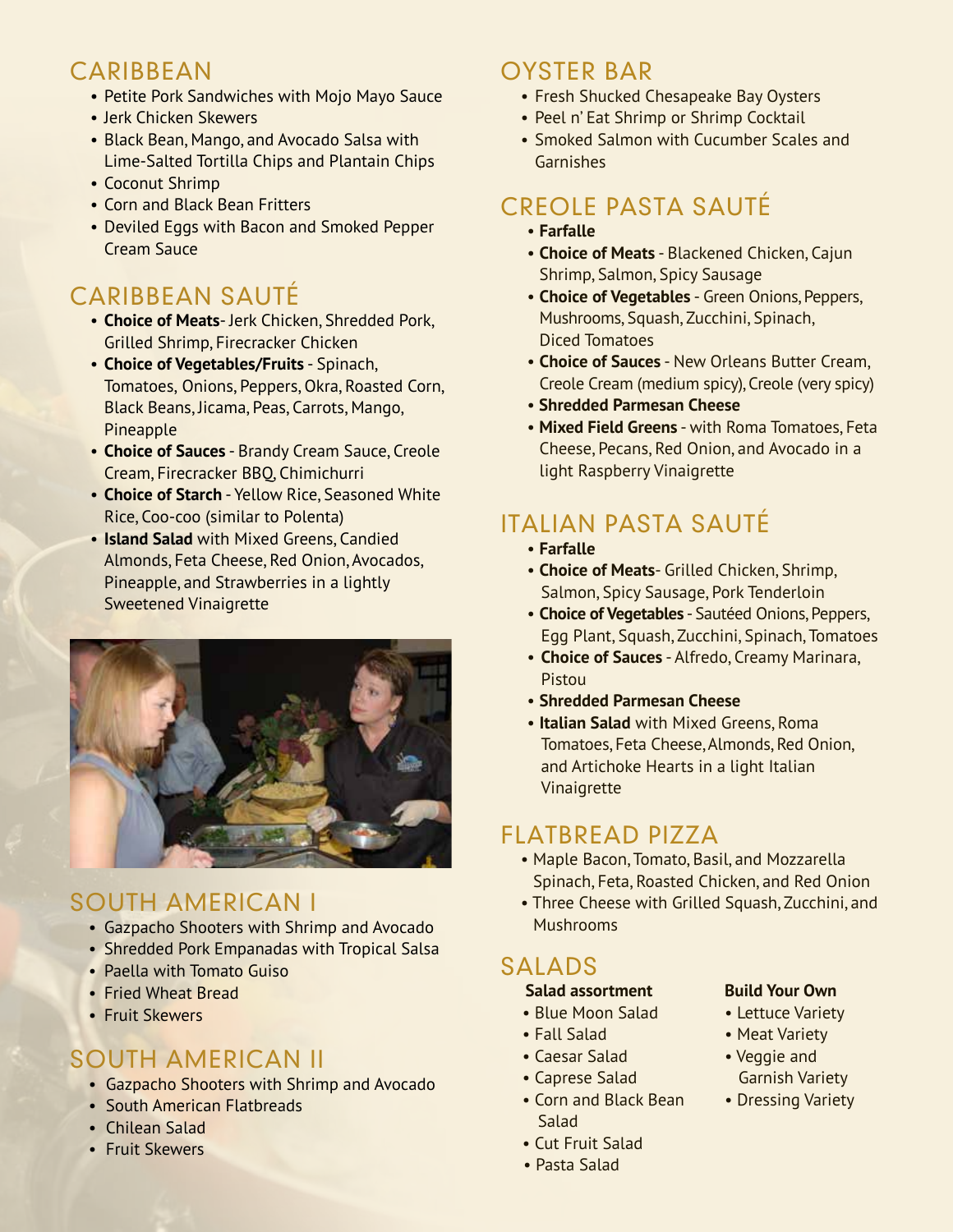

#### RISOTTO

#### **Fresh Risotto prepared on-site by Blue Moon Chefs**

Add-ins:

- Blackened Shrimp
- Sun Dried Tomatoes
- Wild Mushrooms
- Parmesan
- Mascarpone
- Spinach
- Arugula
- Caramelized Onions
- Grilled Asparagus
- Fresh Herbs from the Blue Moon Herb Garden
- Lemon Zest

## CARVING STATION

- Carving Station with Buns and Sauces
- Beef Tenderloin
- Prime Rib
- Grilled Beef Medallions
- French Cut Turkey Breast
- Pork Tenderloin
- Roasted Pork Belly



#### BRUSCHETTA VARIETY

Baguette and Ciabatta Slices grilled on-site

- Olive Tapenade
- Grilled Tomato and Bufala Mozzarella
- Shitake Mushroom and Bleu Cheese
- Pork Tenderloin and Spicy Pear Chutney
- Marinated Flank Steak with a Balsamic Reduction
- Blackened Salmon with Smoked Pepper Cream Sauce
- Garnishes

## **CREPES**

- Grilled Chicken and Asparagus in New Orleans Buttercream Sauce
- Thinly Sliced Grilled Beef with Onions, Red Peppers, & Julienne Broccoli in a Balsamic Glaze
- Mushrooms, Spinach, and Artichoke Hearts in blended Cheeses
- Seasonal Greens with Sugared Walnuts, Feta Cheese, Red Onion, Grape Tomatoes, and Dried Cranberries in Balsamic Vinaigrette

## BAO BUNS

Chinese Buns - steamed on-site

- Glazed Pork Belly
- Braised Short Ribs
- Peking Duck
- Spicy Fried Chicken
- Ginger Shrimp
- Shitake Mushrooms
- Asian Slaw
- Grilled Bok Choy
- Sweet Hoisin BBQ Sauce
- …and much more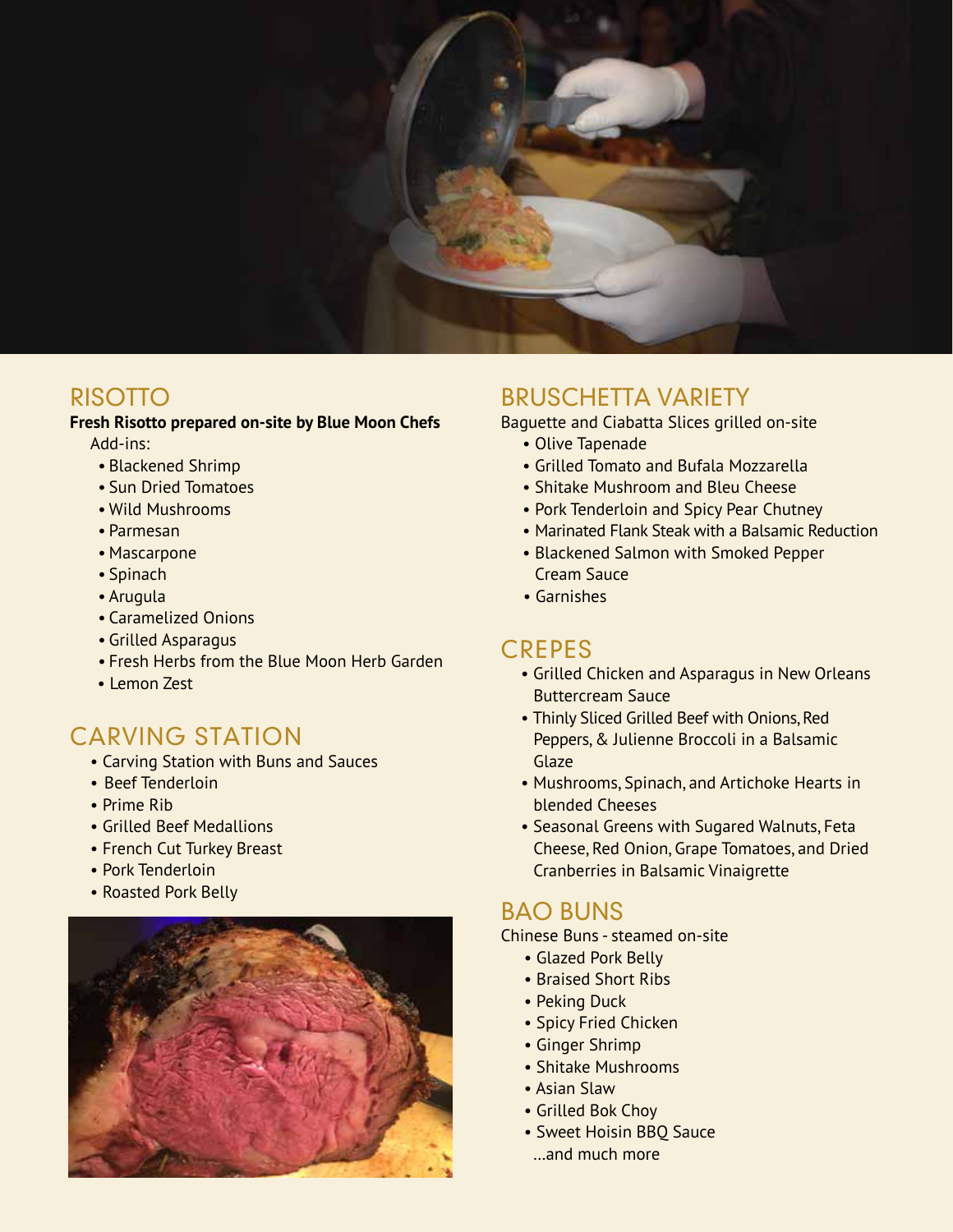

![](_page_5_Picture_1.jpeg)

## LECHON (WHOLE ROAST PIG)

- Whole Roast Pig (Chef attended)
- Brioche Buns and Mojo Mayo Sauce (BYO sandwiches)
- Tropical Salad Field Greens with Roma Tomatoes, Feta Cheese, Avocado, Mango, Mandarin Oranges, and Red Onion, in a lightly sweetened Vinaigrette
- Grilled Chicken and Shrimp Skewers with Pineapple, Red Onion, and Mushrooms
- Rice with Cilantro and Mango

## MASHED POTATOES/GRITS

- Mashed Potatoes or Grits
- Meats Crumbled Sausage, Blackened Chicken, Bacon, Spicy Ground Beef
- Vegetables Green Onions, Peppers, Squash, Zucchini, Spinach, Diced Tomatoes
	- Cheese, Sauces, Butter, Sour Cream

## LANA'S SCOOPY STATION

- Hummus Pita Chips
- Guacamole Pita Bread
- 
- Refried Beans Squash Rounds
- Spinach Artichoke Dip Jicama Bastons
- Mango and Avocado Celery Salsa **• Cauliflower**
- Spicy Pimento Cheese Crispy Wonton
- Chili con Queso Points
- Parmesan Ranch Lahvosh
- Seafood Salad Crackers
- 
- 
- 
- **Things to Scoop Things to Scoop with**
	-
	-
- Baba Ganoush Zucchini Bastons
	-
	-
	-
	-
	-
	-
	-
- Chicken Salad Tortilla Chips • Ham Salad White, Corn, Red • Tuna Tartar Flour, Whole Wheat

## PETITE SANDWICH FACTORY

- Assorted Petite Buns with appropriate sauces
- Shaved Cold Beef
- Pulled Pork
- Chicken salad
- Grilled Salmon
- Silvia's Wicked Pasta Salad

#### GRILLED CORN ON THE COB… or…DEVILED EGGS

#### • Kosher Salt

- Course Black Pepper
- Black Sesame Seeds
- Butter
- Crème Fraiche
- Bleu Cheese crumbles
- Bacon • Chives
- 
- Minced Jalapenos
- Paprika
- Caviar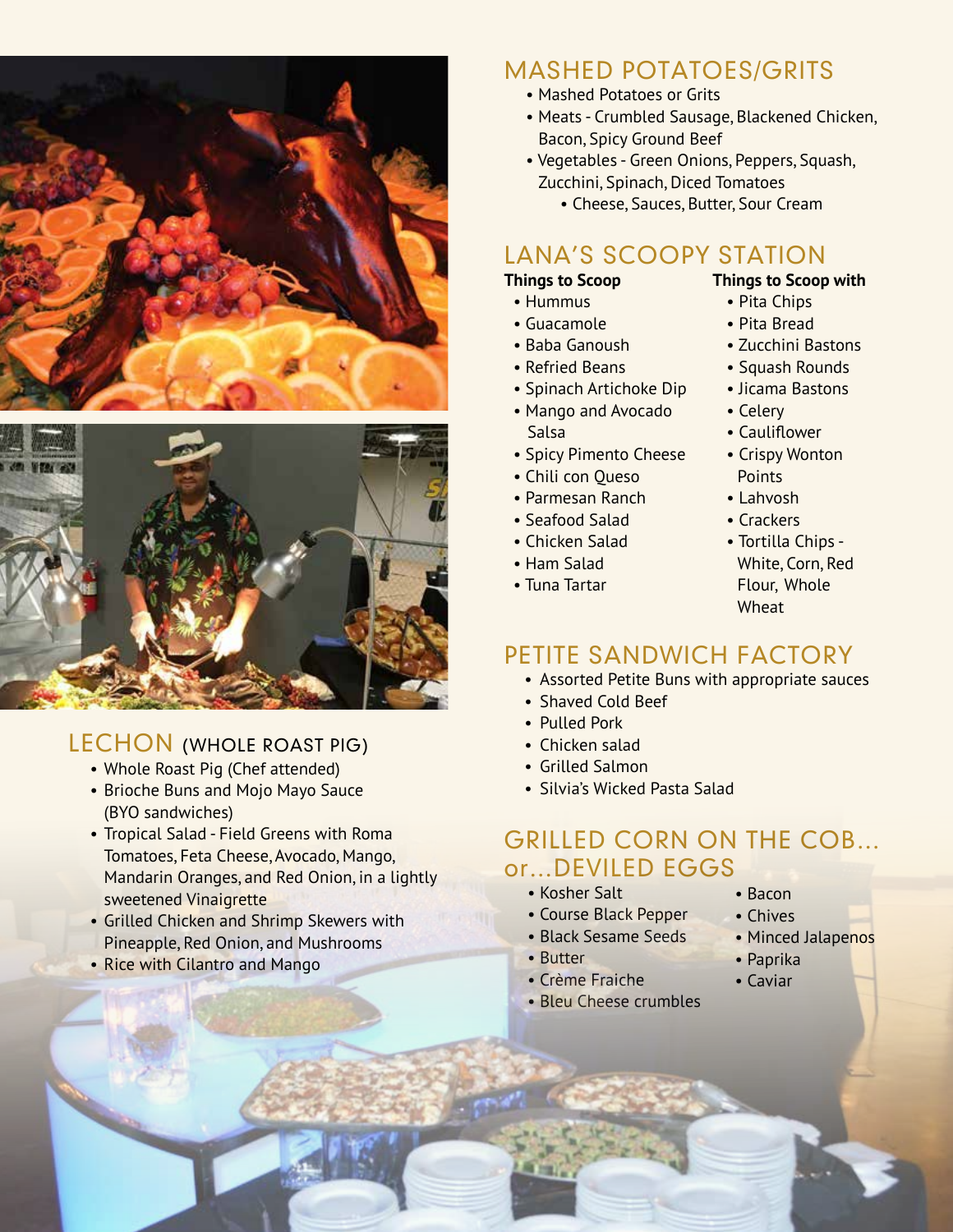![](_page_6_Picture_0.jpeg)

## GRILLED CHEESE SAFARI

- Grilled Cheese Sandwiches, made to order Breads Variety - White, Wheat, Rye, Sourdough
- Cheeses Variety American, Cheddar, Swiss, Provolone, Gruyere
- Meats Variety Grilled Chicken, Ham, Bacon, Salmon, Spicy Sausage
- Vegetables Green Onions, Spinach, Diced Tomatoes, Green Apples, Jalapenos, Avocado, Pickles
- Sauces Texas Petal, Chipotle Mayo, Hot and Sweet Mustard
- Tomato Bisque
- Blue Moon Salad

## MAC N CHEESE

- Macaroni with Cheese
- Meats Cocktail Meatballs, Hot Link Bites, Fried Chicken Bites, Popcorn Shrimp, Bacon
- Vegetables Green Onions, Peppers, Diced **Tomatoes**
- Garnishes Shredded Cheese, Sour Cream

## AMERICAN CARNIVAL

- Sliders
- Hot Dogs
- Miniature Corn Dogs
- Macaroni and Cheese Squares
- Funnel Cakes

## BBQ

- Little Buns
- Brisket
- Pulled Pork
- Hot Link Bites
- Baked Bean Shooters

## SEAFOOD SAUTÉ

- Petite Crab Cakes with Remoulade Sauce
- Seared Ahi Tuna with Wasabi
- Cocktail Shrimp
- Frog Legs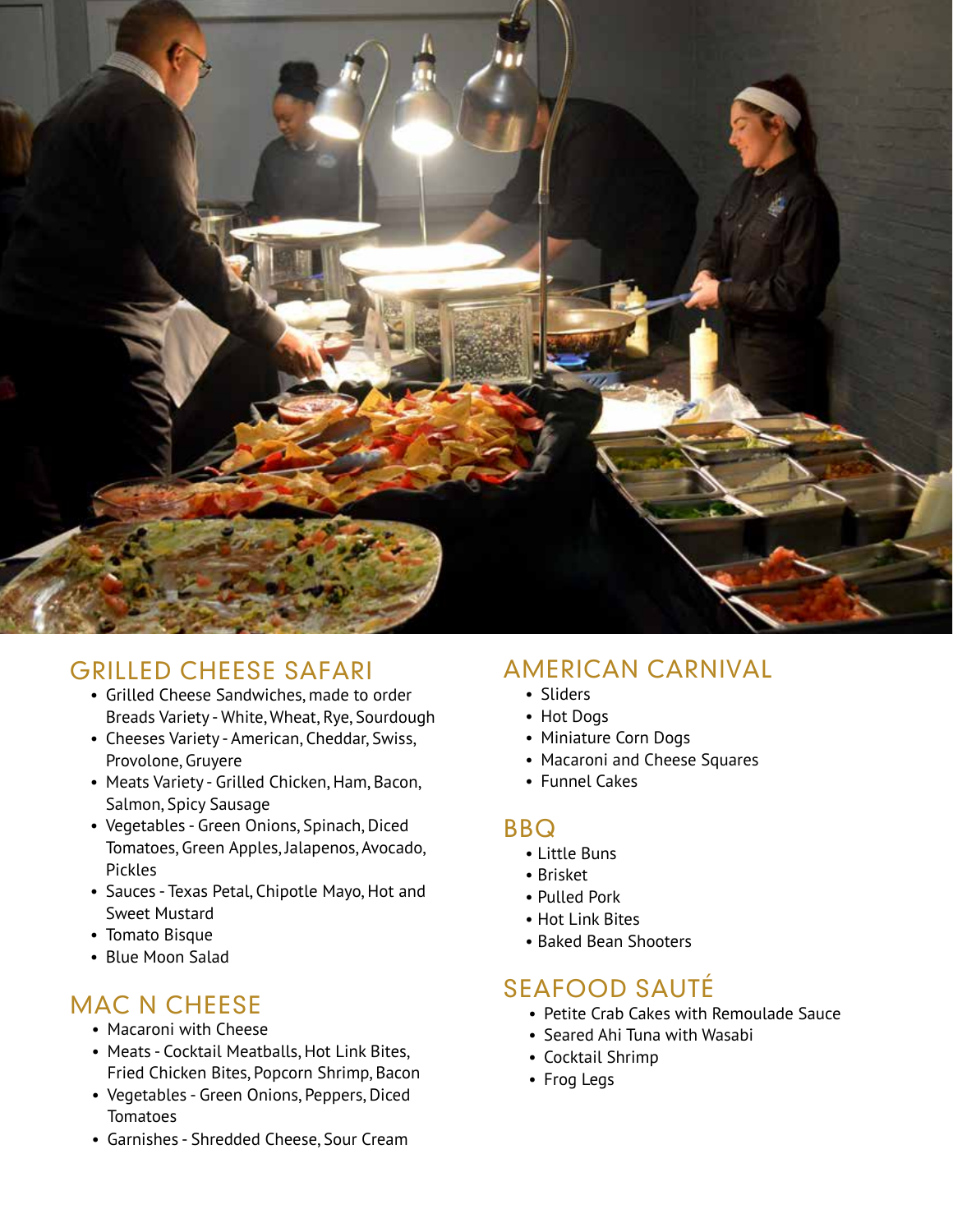![](_page_7_Picture_0.jpeg)

#### CHICKEN AND WAFFLES STATION

#### **Savory Side**

• Skewered Chicken and Waffle Bites - Belgian Waffles, Petite Chicken Bites, Praline Bacon Garnish, with Maple Gravy (on the side)

#### **Sweet Side** (just for fun)

- Belgian Waffle Quarters
- Whipped Butter
- Syrup
- Powdered Sugar

## CHARCUTERIE BOARD

- Artisanal Cheeses –Gouda, Gorgonzola, Gruyere, Goat, Port Salut, Brie
- Meats Salami, Pate, Prosciutto
- Crackers, Crisps, Baguette Slices
- Marcona Almonds
- Olive Variety
- Pickled Vegetables
- Fruits Grapes, Apples, Blackberries, Figs
- Spreads, Sauces

## CAJUN BOIL POT

- 
- Peel n' Eat Shrimp Onions
- Mudbugs Corn on the Cob
- New Potatoes

## CAJUN AND CREOLE

- Tomato Bisque Shooters
- Jalapeno Cheese Grits with Blackened Chicken
- Creole Cream Pasta with Blackened Shrimp
- Jambalaya

## DEEP SOUTH STATION

- BBQ Pulled Pork stuffed Sweet Cornbread **Muffins**
- Fried Green Tomatoes with Tarragon Sauce and Minced Turnip Green Garnish
- Deviled Eggs with Chopped Celery, and Crisp Bacon Crumbles Garnish
- Citrus Grilled Salmon on Sweet Potato Crisps with Lime Dill Sauce
- Cucumber Cups with Guacamole and Black Eyed Peas
- Blackened Catfish Sliders with Remoulade Sauce
- Mac n Cheese Muffins
- Country Ham Biscuits with Red Eye Gravy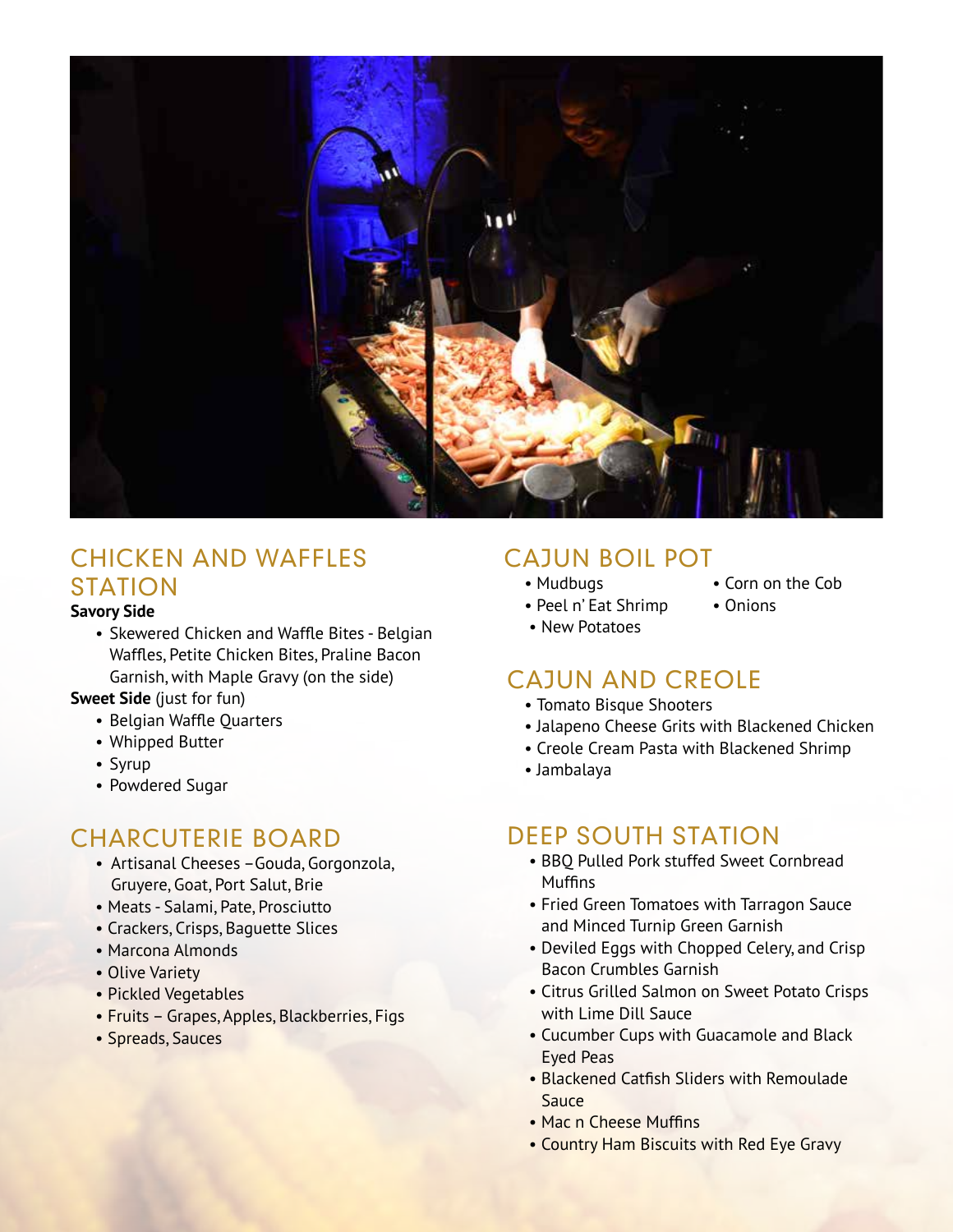## **OMELETTES**

- Two egg omelettes made-to-order
- Meats Variety -Shrimp, Bacon, Sausage, Ham
- Vegetables Onions, Peppers, Spinach, Diced Tomatoes, Mushrooms
- Cheese, Salsa, Sour Cream, and Tabasco

## EGGS BENEDICT

Traditional Eggs Benedict is fabulous...or change it up a bit with:

- Spinach
- Tomato
- Avocado
- Salmon
- Artichoke Hearts
- Asparagus
- Lobster

## WAFFLES

- Belgian Waffles
- Sauces, Fruits, Nuts, Powdered Sugar, Syrup

## FLAMING DESSERTS

- Crepes Suzette
- Bananas Foster
- Peach Flambé
- Cherries Jubilee

## S'MORES

- Graham Crackers
- Hershey's Chocolate Candy Bars
- Marshmallow Variety
	- Classic
	- Strawberry
	- Swirl
	- Coconut

![](_page_8_Picture_30.jpeg)

![](_page_8_Picture_31.jpeg)

## ICE CREAM SUNDAE

BMC scoops Vanilla Ice Cream in to a Waffle Cup… **Guests finish with**

• Strawberries, Oreo crumbles, Miniature M&M's, Butterfinger pieces, Pecans, Sprinkles, Chocolate Syrup, Caramel, Whipped Topping

## HOT CHOCOLATE

#### **Guests finish with**

- Whipped Topping
- Mini Marshmallows
- Peppermint Chips
- Pirouettes
- Chocolate Shavings
- Graham Cracker Crumbs
- Peppermint Sticks
- Sprinkles
- Cinnamon Sticks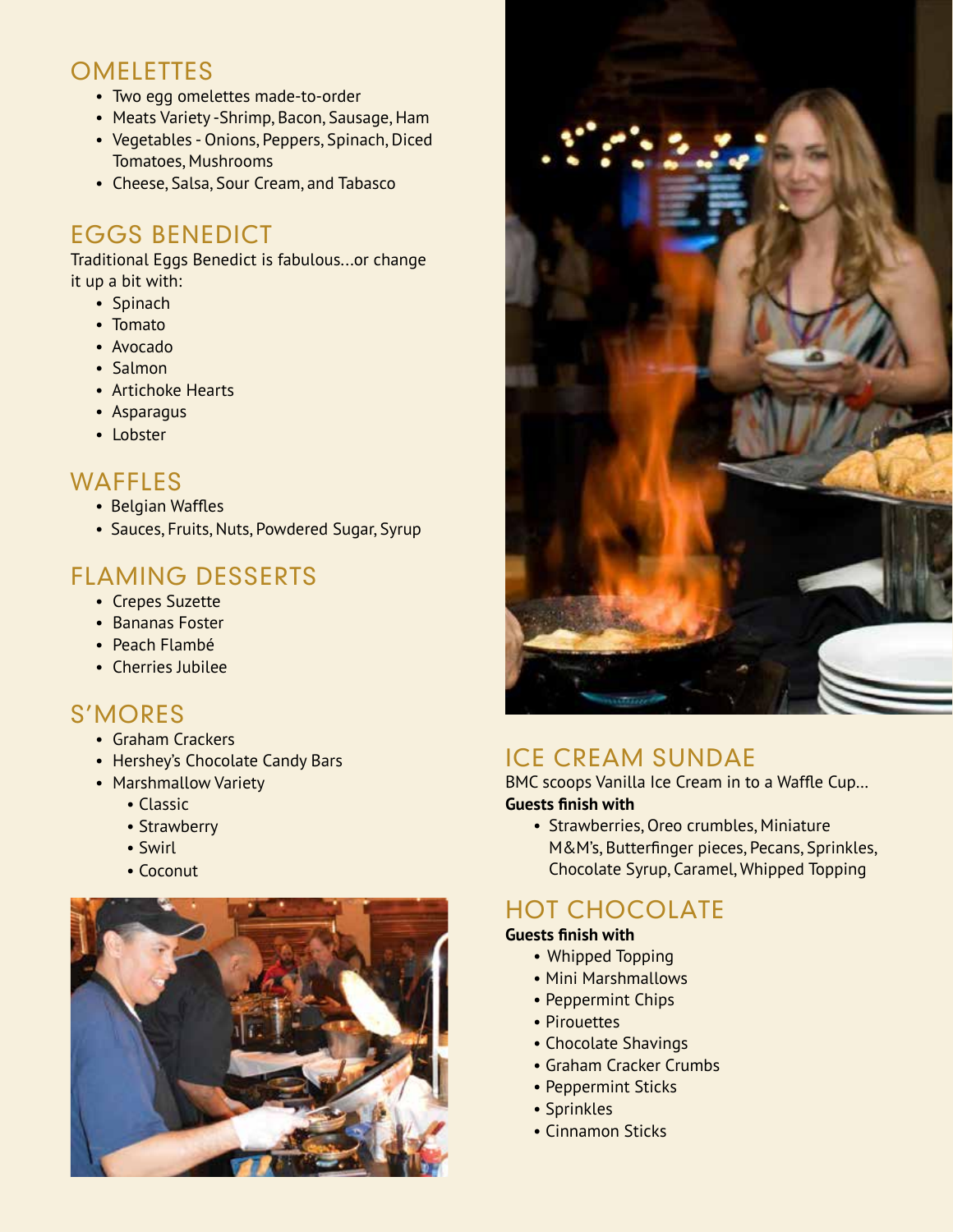# INE *U*FOOD PAIRINGS

Wine and Food pairings are a sophisticated, entertaining, and delicious way to entertain for small to medium size groups. Pairings can be done with a plated Tapas-style presentation for seated guests, or as a stations approach in a cocktail party atmosphere. Either way works very well, and guests love these events. Here are four sample menus.

## MENU #1

*(this menu is best served Tapas-style)*

#### **COURSE #1 - Dry White**

#### **Pinot Grigio or Sauvignon Blanc**

- Seasonal Greens with Sugared Walnuts, Feta Cheese, Red Onion, Grape Tomatoes, and Dried Cranberries in a Balsamic Vinaigrette
- Grilled Baguette Slices with Parmesan

#### **COURSE #2 - Rich White**

#### **Chardonnay**

• Grilled Red Snapper on Rice with Smoked Pepper Cream Sauce

#### **COURSE #3 - Light/Medium Red**

#### **Pinot Noir or Merlot**

- Grilled Sesame Chicken Skewers with Pan Asian Sauce
- Sautéed Petite Green Beans

#### **COURSE #4 - Big Red**

#### **Cabernet Sauvignon or Claret**

- Grilled Flank Steak with a Balsamic Glaze
- Roasted Fingerling Potatoes with Bleu Cheese Aioli

![](_page_9_Picture_19.jpeg)

# MENU #2

#### **COURSE #1 - Dry White Sauvignon Blanc**

- Seared Sea Scallop with Pan Asian Sauce
- Grilled Zucchini Rollup with Herbed Cheeses, Pine Nuts, and Crudités
- Petite Caprese Salad

## **COURSE #2 - Rich White**

#### **Chardonnay**

- Petite Crab Cake with Remoulade Sauce
- Roasted Fingerling Potato with Bleu Cheese Aioli
- Spicy Raspberry Chicken on Endive

#### **COURSE #3 - Light/Medium Red Pinot Noir or Merlot**

- Grilled Salmon on a Sweet Potato Crisp w/Smoked Pepper Cream Sauce
- Butternut Squash Rosti Cake with Fire Roasted Tomatoes and Feta Cheese
- Grilled Baby Artichoke with Jalapeno Cheese Grits and Blackened Chicken **Stuffing**

#### **COURSE #4 - Big Red**

#### **Cabernet Sauvignon or Claret**

- Beef Tenderloin Bruschetta with Tarragon Sauce and Parmesan Frico
- Mushroom Cap with Blended Cheeses and Walnuts
- Seared Ahi Tuna with Wasabi Cream Sauce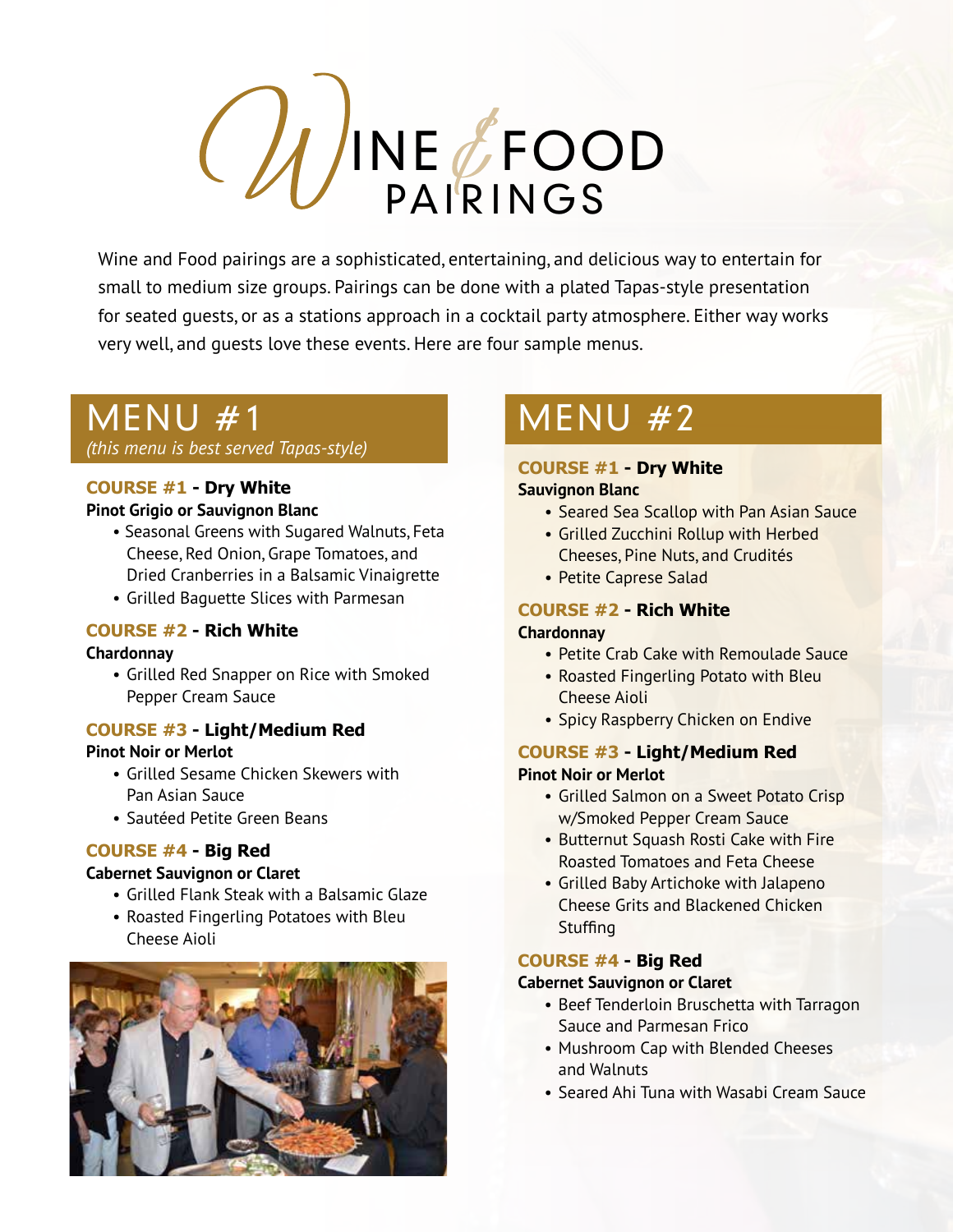## MENU #3

#### **COURSE #1 - Dry White**

#### **Pinot Grigio or Sauvignon Blanc**

- Seared Sea Scallops with Pan Asian Sauce
- Grilled Zucchini Rollups with Herbed Cheeses, Pine Nuts, and Crudités
- Honeydew Cylinder with Goat Cheese, Walnuts, Honey, and a Balsamic Reduction

#### **COURSE #2 - Rich White**

#### **Chardonnay**

- Petite Crab Cakes with Remoulade Sauce
- Spicy Raspberry Chicken on Endive
- Roasted Fingerling Potatoes with Bleu Cheese Aioli

#### **COURSE #3 - Light Red**

#### **Pinot Noir**

- Grilled Salmon on a Sweet Potato Crisp w/Smoked Pepper Cream Sauce
- Flatbread Pizza with Tomatoes, Feta, Roasted Chicken, and Red Onion
- Duck Confit on a Polenta Square with a Cherry Compote

#### **COURSE #4 - Medium Red**

#### **Merlot**

- Bacon Wrapped Almond Stuffed Dates
- Grilled Baby Artichokes with a Shrimp stuffing
- Butternut Squash Rosti Cake with Fire Roasted Tomatoes and Feta Cheese

#### **COURSE #5 - Big Red**

#### **Cabernet Sauvignon or Claret**

- Beef Tenderloin Bruschetta with Tarragon Sauce and Parmesan Frico
- Mushroom Caps with Blended Cheeses and Walnuts
- Tiny Skewered Lamb Bites with Tzatziki Sauce

#### **COURSE #6 - Dessert**

#### **Sauterne or Asti Spumante**

- Cheesecake Bites with a Raspberry Swirl
- Chocolate Covered Strawberries
- Key Lime Tartlets
- Crème Brulee in a petite Chocolate Cup

## MENU #4

#### **COURSE #1 - Dry White**

#### **Pinot Grigio or Sauvignon Blanc**

- Caesar Salad Cups
- Pan Seared Sea Scallops with Pan Asian Sauce
- Fire Roasted Tomatoes and Feta on Zucchini Rounds

## **COURSE #2 - Rich White**

#### **Chardonnay**

- Grilled Salmon on a Sweet Potato Crisp w/Smoked Pepper Cream Sauce
- Roasted Fingerling Potatoes with Bleu Cheese Aioli
- Jalapeno Cheese Grits with Blackened Chicken on Spoons

![](_page_10_Picture_43.jpeg)

#### **COURSE #3 - Light/Medium Red**

#### **Pinot Noir or Merlot**

- Grilled Sesame Chicken Skewers with Teriyaki Glaze
- Bacon Wrapped Almond Stuffed Dates
- Sautéed Vegetable Cheese Cup

#### **COURSE #4 - Big Red**

#### **Cabernet Sauvignon or Claret**

- Beef Tenderloin Bruschetta with Tarragon Sauce and Parmesan Frico
- Mushroom Cap with Blended Cheeses and **Walnuts**
- Seared Ahi Tuna with Wasabi Cream Sauce